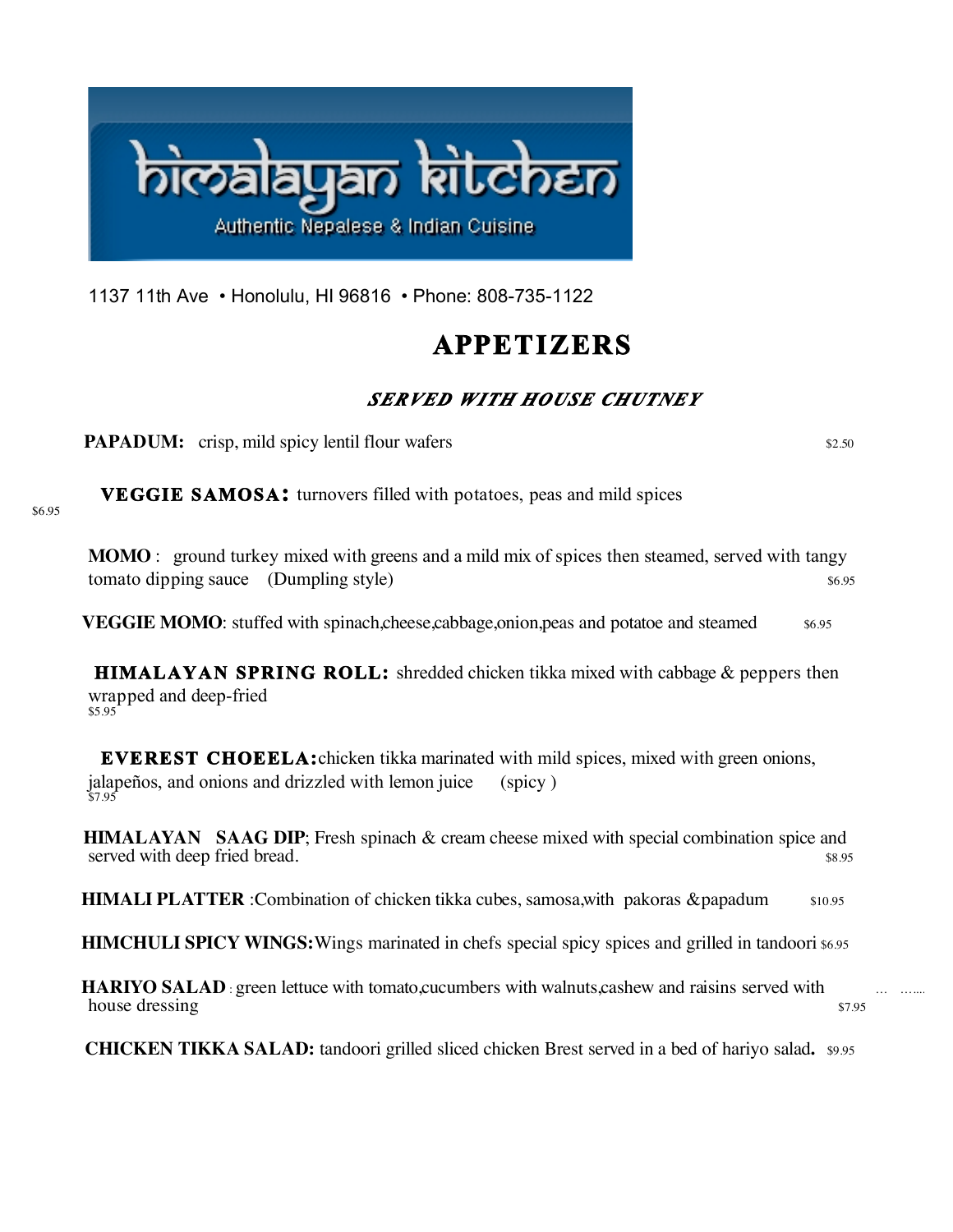# **Meal is prepared with your preference of spice level**

# **MILD, MED, SPICY, NEPALI HEAT**

## **TANDOORI BREADS:**

#### *GOOD BEFORE THE MEAL, WITH THE MEAL OR AFTER THE MEAL!*

#### *Try our warm fresh breads-baked in our traditional tandoori clay oven*

**NAAN**: soft leavened flat bread \$2.95

**ROTI:** whole wheat flat bread \$2.95

**BHATURA**: golden deep-fried naan \$2.95

 **POORI**: deep-fried roti bread \$2.95

- **PARATHA:** buttered baked whole wheat bread \$4.50
- **ALOO PARATHA**: roti stuffed with potatoes and peas \$5.95
- **KEEMA NAAN**: naan stuffed with ground lamb \$7.95

**ONION KULCHA:** naan stuffed with mildly spiced onions and cilantro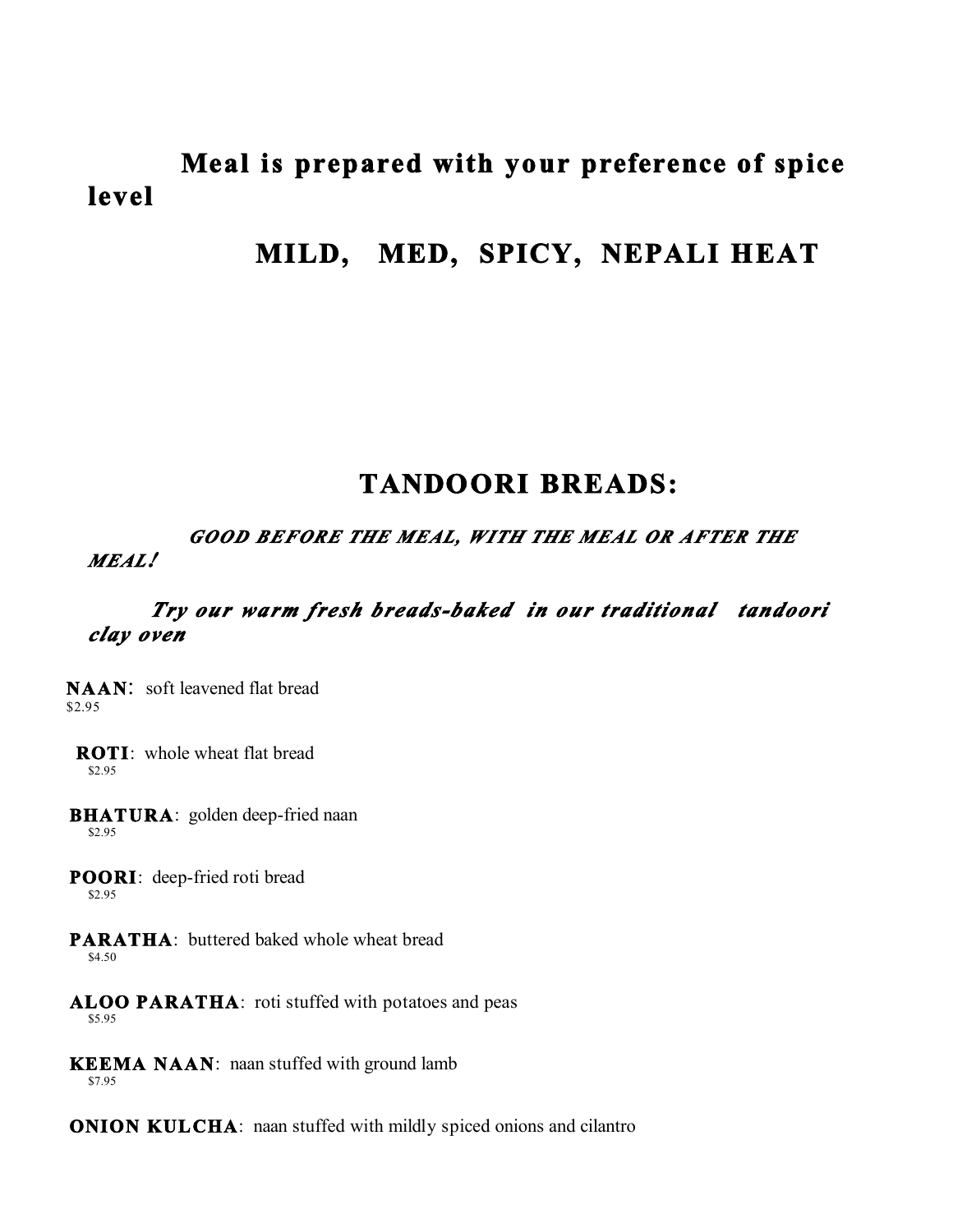- **PANEER KULCHA:** onions and homemade cheese (shredded paneer) \$6.95
- **JALAPENO GARLIC NAAN: naan covered with jalapeños, garlic and cilantro \$4.95**
- **GARLIC NAAN**: naan covered with minced garlic & cilantro & baked in tandoor \$3.50
- **HIMALAYAN NAAN**: naan stuffed with spinach & shredded chicken tikka \$6.95
- **SHRIMP PARATHA**: naan stuffed with onions and mildly spiced shrimp \$6.95

**KAYA NAAN** : stuffed with apricot, cashew, raisins and a touch of paneer  $\frac{$6.95}{6.95}$ 

*Add garic for \$1.50 to your bread*

 *add jalapeño for \$2.50 to your bread* 

## **AUTHENTIC TANDOORI CUISINE**:

ALSO KNOWN AS A BHATTI, ORIGINATED FROM THE BHATTI TRIBES OF THE THAR DESERT. IT H *BEEN USED FOR CENTURIES FROM THE DESERT REGIONS OF CENTRAL ASIA TO THE TALLEST NEPAL HIMALAYAS OF NEPAL FOR GRILLING MEATS AND BAKING BREADS, GIVING UNI QUE FLAVOURS .* 

**CHICKEN TIKKA:**boneless chunks of chicken breast marinated in yogurt, then baked in the tandoor oven \$13.95

- **TANDOORI CHICKEN: whole chicken** marinated in yogurt and mild spices, then prepared in the tandoor oven (HALF \$13.95) (FULL \$19.95)
- **TANDOORI FISH**: charbroiled fresh fish cubes marinated with yogurt and chef's blend of spices, then baked in the tandoor ask server for fresh catch (Ono \$18.95, salmon \$17.95, mahi mahi \$16.95
- **BLACKENED FISH : Mahi Mahi, salmon OR fresh catch of the day rubbed with mild mix of chef's special garam masala and tanned till cooked in tandoori oven (Ono** \$18.95 salmon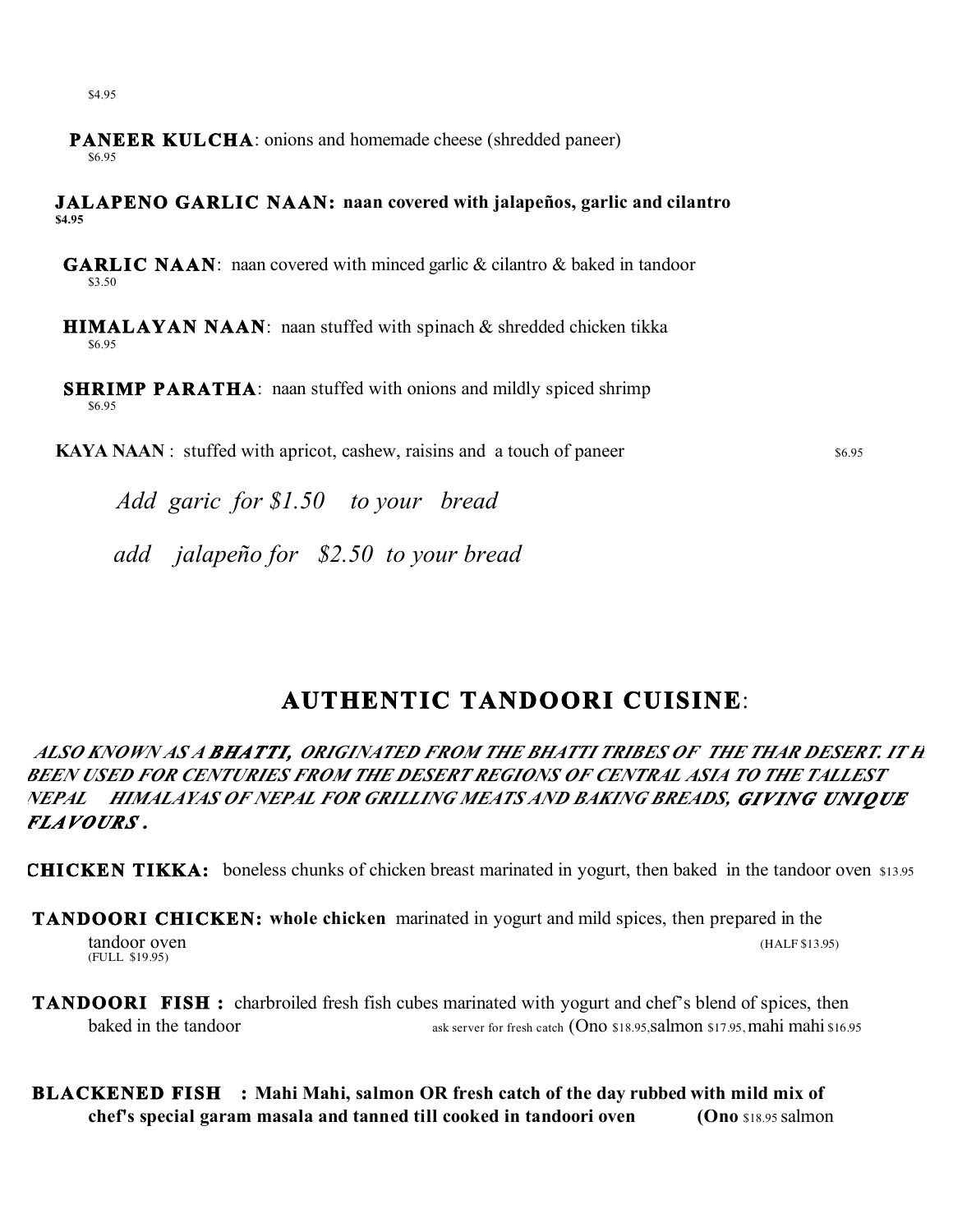\$17.95, mahi mahi \$16.95)

- **TANDOORI SHRIMP:** jumbo shrimp marinated with herbs and grilled to perfection then served on a bed of rice \$15.95
- **MALAI SEEKH KABAB:** ground lamb with greens and mild mix of spice marinated in chef's special masala spices and charbroiled  $\frac{16.95}{20.95}$
- **EVEREST SEAKWA:** tender lamb chunks marinated in solukhombu style, mildly seasoned, then grilled  $\frac{1}{3}$  in tandoori oven 18.95
- **MIX TANDOORI GRILL :** combination plate of chicken tikka, sekh kabob, lamb seakwa & shrimp grilled in tandoori oven tandoori oven \$17.95

### **MIX OF TANDOORI GRILLS AND CHEF'S CURRY SAUCE**

**CHICKEN TIKKA KADAI**: boneless chicken cubes grilled in tandoor then cooked with onions, tomato, ginger and mild spices  $\frac{13.95}{20}$ 

- **CHICKEN TIKKA MASALA**: boneless chicken cubes grilled then simmered in a rich, creamy, lightly spiced tomato sauce  $\frac{1}{4}$  spiced tomato sauce
- **CHICKEN TIKKA MADRAS**: Chef's spicy favorite! Boneless tandoori chicken tikka cooked with a combination of chef's special spices and coconut milk  $$13.95$
- **CHICKEN TIKKA MAKHANI:** Chef's special cream base curry with tandoori grilled cicken tikka \$14.95

 **Grill vegetables can be added for \$5.95 (Zucchini, eggplant,cauliflower, bell pepper, mix**  Nepali style mash potato can be added or **Substituted for rice.**

#### **KATHMANDU STYL E**

#### MILDLY SPICED SWEET AND SOUR

**KATHMANDU CHICKEN CHILI**: boneless chicken battered then cooked with bell pepper, onions,tomato and a touch of mildly spiced tomato sauce with cashews  $\frac{14.95}{2}$ 

**KATHMANDU SHRIMP CHILI**: battered shrimp cooked with bell pepper, onions, pineapple, with a touch of mildly spiced tomato sauce with cashews  $\frac{15.95}{25.95}$ 

 **KATHMANDU ALOO PANEERCHILI:** (vegetarian): battered potatoes stir fried with bell pepper, onions, tomato with a touch of mildly spiced tomato sauce  $\sim$ 13.95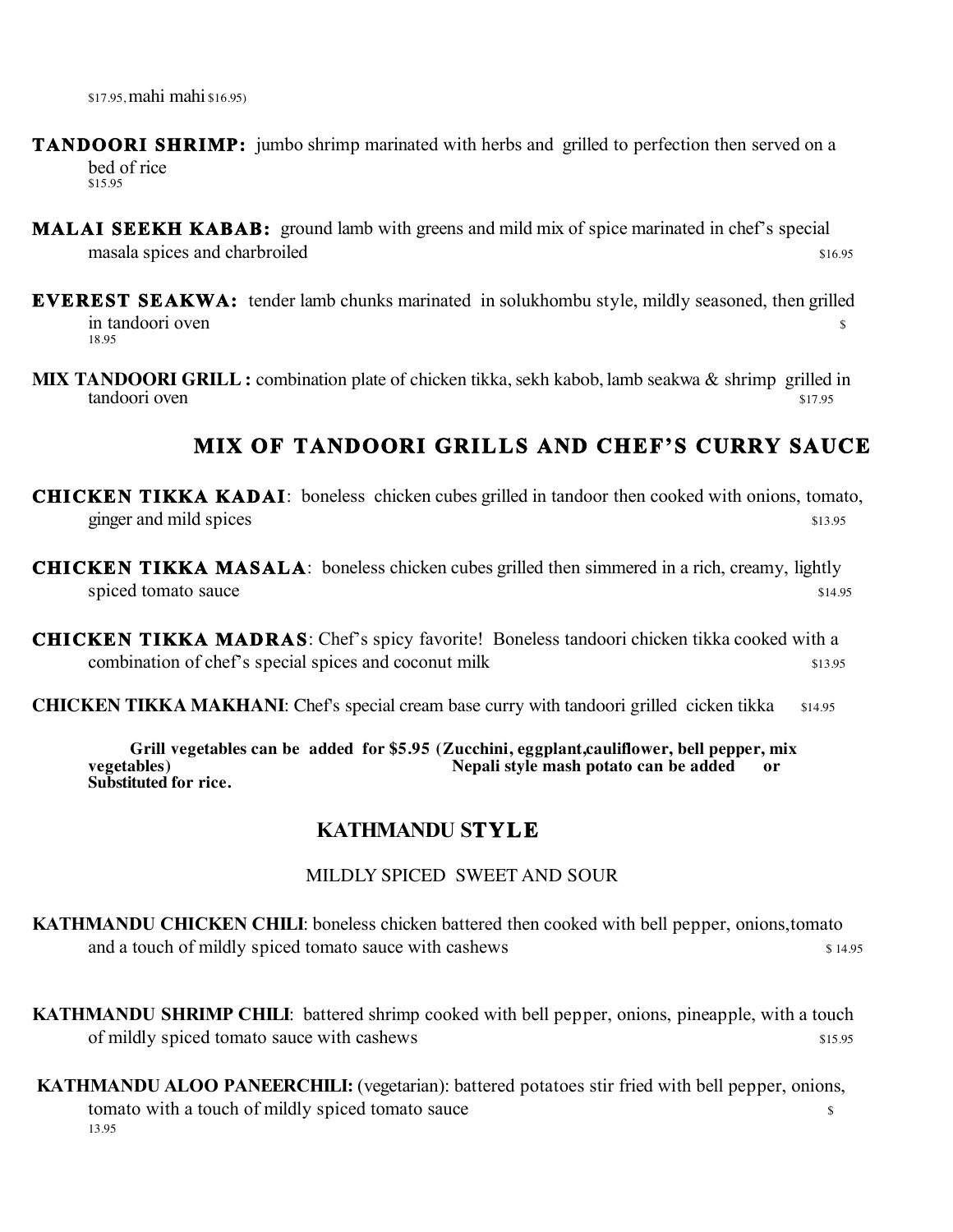### **HIMALAYAN CURRIES**

- **LAMB CURRY**: lamb chunks cooked with fresh ground spices, onions and tomato gravy
- **CHICKEN CURRY**: chicken cooked with fresh ground spices, onions and tomato gravy
- **CHICKEN VINDALOO**: chicken curry cooked with potatoes and the extra heat of chef's special sour & spicy sauce (order at least med heat for good flavor) \$13.95
- **LAMB VINDALOO**; lamb curry cooked with potatoes and extra heat of chef's special sour & spicy sauce...(order med heat for good flavor)<br>\$15.95

#### **MADRAS CURRIES** (starts with med

spice level)

**LAMB MADRAS**: tender pieces of lamb simmered in a medium or hot sauce prepared with tomatoes and  $\sim$  states of  $\sim$  states  $\sim$  states  $\sim$  states  $\sim$  states  $\sim$  states  $\sim$  states  $\sim$  states  $\sim$ 

**FISH MADRAS**: fresh local catch fish cooked with medium to hot sauce prepared with tomatoes and  $\infty$ coconut milk  $\frac{1}{2}$  16.95

- **VEGGIE MADRAS**: zucchini, eggplant and mix vegetables cooked with potatoes in a medium to hot sauce prepared with tomatoes and coconut milk.<br>13.95
- **MADRAS MADNESS**: combination of lamb, shrimp, fish and chicken cooked in a medium to hot sauce prepared with tomatoes and coconut milk  $\frac{15.95}{200}$

## **VEGETARIAN DELIGHTS**

**ALOO SAAG:** ground spinach cooked with potatoes in a ginger/garlic and mild chefs spices  $$12.95$ 

**ALOO GOVI**: a combination of cauliflower and potatoes cooked with ginger, garlic, tomatoes, onions,  $j_{3.95}$  jalapeños and mild spices  $\frac{1}{3.95}$ 

#### **BEIGAN BHARTA:** tandoori roasted eggplants sautéed with ginger, garlic, spices and potatoes \$13.95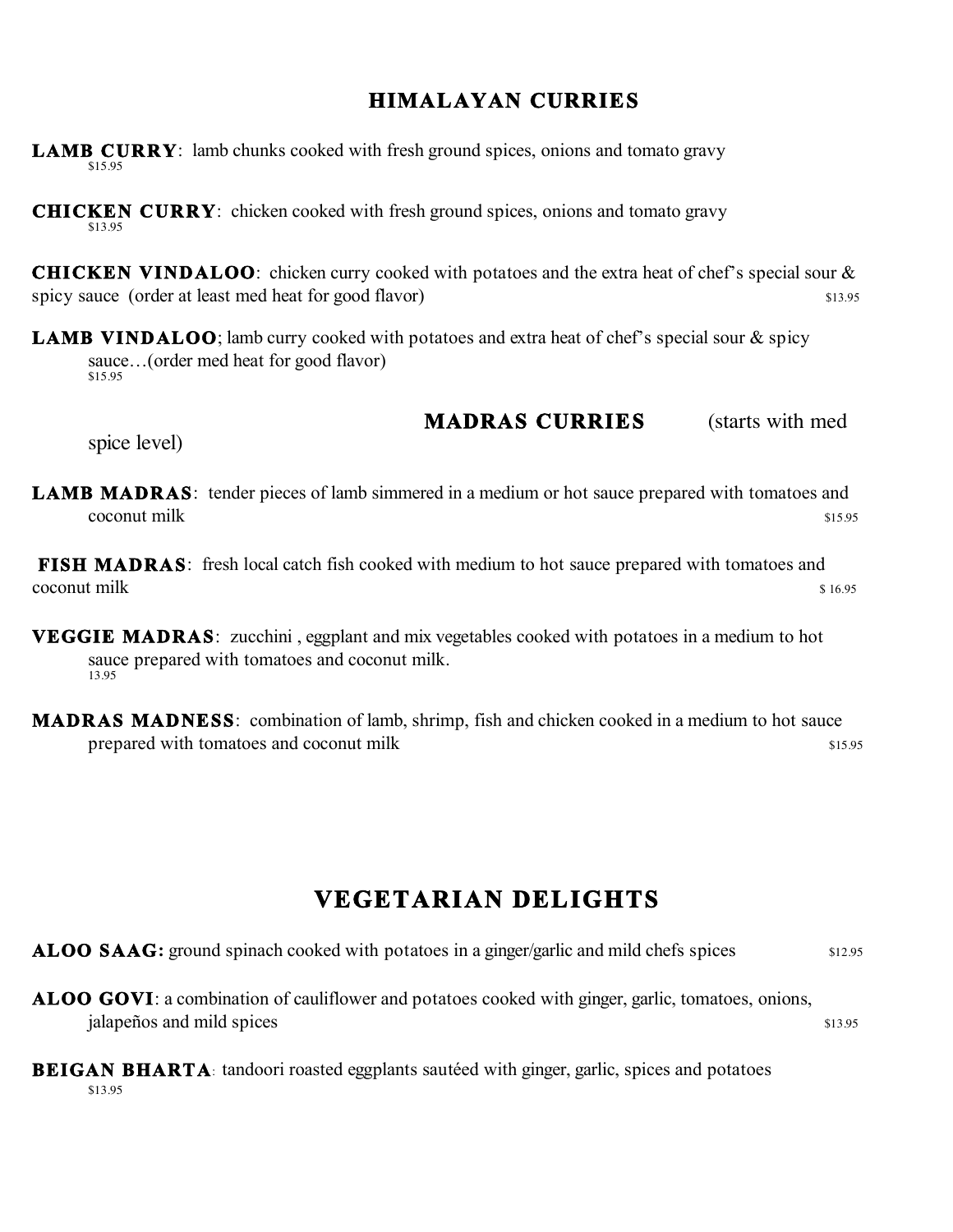- **SAAG PANEER**: ground spinach cooked with homemade cheese, ginger root and mild spices \$14.95
- **MALAI KOFTA**; Veggie balls stuffed with greens, kofta cheese, nuts and simmered in a mild creamy masala sauce \$13.95
- **MATTAR PANEER:** homemade cottage cheese and peas cooked in a mildly spiced creamy curry sauce \$13.95
- **MIX VEGETABLE CURRY**: Zucchini, eggplant, cauliflower, potato, tomato and onions cooked in a Nepali style gravy sauce<br>\$13.95
- **DAL MAKHANI:** black lentil, kidney and garbanzo beans cooked in chef's special makhani sauce.  $$12.95$

**OKRA DA BUTWA :** Fresh okra simply satueed with ginger, garlic, onions and tomatoes and mild **spices \$15.95**

# **NEPALI GHAR – Home-style Favorites**

**NEPALI DAL : yellow lentil cooked with ginger and garlic with chef's special spice. \$11.95**

- **DAL BHAT TARKARI:** (travelers favorite): basmati rice served with dal (lentil) and choice of saag aloo or mix veggie curry \$13.95
- **ALOO TAMA BODI**: (a real authentic treat from the kitchen) bamboo shoots, potatoes, and black-eyed peas, in a mildly spiced Nepali mix masala 13.95
- **CHANA ALOO : combination of garbanzo and potatoes, with a touch of tomatoes and mild spices \$12.95**
- **CHICKEN CHOW CHOW: noodles with mild touch of spices, cooked with tandoori shredded chicken tikka and cabbage. ( Veggie chow chow available too ) \$13.95**
- **VEGITABLE KADAI: zucchini,eggplant,** cauliflower and mix veg, potatoes cooked with ginger, tomatoes, onions, jalapeños and mild spices **\$13.95.**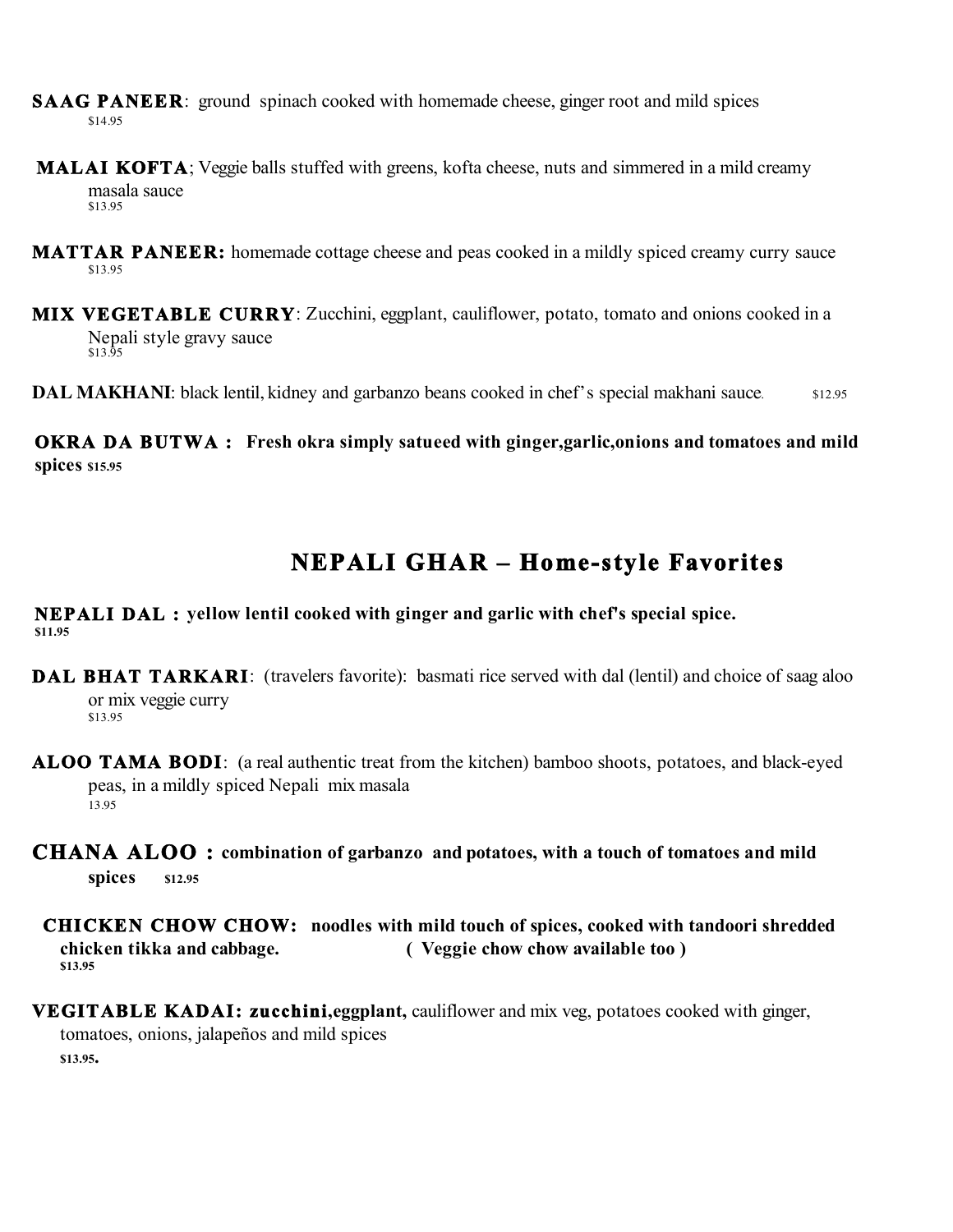### **HIMALAYAN WHITE WATER RECIPES TO HAWAIIAN SEAFOO DISHES**

| <b>MACCHA MASALA:</b> fresh catch of the day with chef's special masala mix with ginger roots and<br>simmered in a creamy tomato, onion sauces with a touch of coconut milk | \$16.95       |
|-----------------------------------------------------------------------------------------------------------------------------------------------------------------------------|---------------|
| <b>NEPALI STYLE FISH STEW</b> : A fine mix of fresh tomatoes and herbal spices with a catch of the day \$16.95                                                              |               |
| <b>FISH COCONUT KORMA:</b> chunks of fresh salmon cooked in a traditional korma sauce<br><b>SERVER</b>                                                                      | \$ASK         |
| <b>GOA SHRIMP</b> : shrimp cooked in cashew sauce, coconut milk with mixed mild spice and cilantro<br>\$16.95.                                                              |               |
| <b>ZHINGA COCO VINDALOO</b> : Shrimp and potato cooked in onion, tom curry with a touch of coconut \$15.95                                                                  |               |
| <b>SHRIMP MAKAHANI</b> : Shrimp cooked in chef's special cream base curry                                                                                                   | \$15.95       |
| <b>OTHER SIGNATURE DISHES</b><br>$\mathbf{o}$                                                                                                                               |               |
| <b>SAAG MEAT:</b> tender pieces of lamb sautéed with curried spinach<br>16.95                                                                                               | \$            |
| <b>LAMB BHUNA</b> : shredded lamb simply sautéed with a creamy garlic sauce with green onions<br>15.95                                                                      | \$            |
| <b>CHICKEN BHUNA</b> : shredded chicken simply saute ed with a creamy garlic sauce with green onions<br>13.95                                                               | $\mathcal{S}$ |
| <b>SHRIMP BHUNA:</b> shredded shrimp simply sauteed with creamy garlic sauce.                                                                                               | \$15.95       |
| <b>KEEMA MATAR CURRY</b> : ground lamb and peas cooked in a chefs special onion, tom, cream sauce.                                                                          | \$15.95       |

## **HIMALAYAN BIRYANI**

#### **ALL BIRYANIS SERVED WITH A COMPLIMENTARY SIDE OF RAITA SAUCE**

- LAMB BIRYANI: lamb pieces cooked with curry seasoned basmati rice, cashew nuts, raisins and peas \$15.95
- **CHICKEN BIRYANI**: chicken pieces cooked with curry seasoned basmati rice, raisins, cashew nuts, and peas states and the state of the state of the state of the state of the state of the state of the state of the state of the state of the state of the state of the state of the state of the state of the state of the state o
- **SHRIMP BIRYANI:** shrimp cooked with curry seasoned basmati rice topped with raisins, cashews nuts and peas<br>\$15.95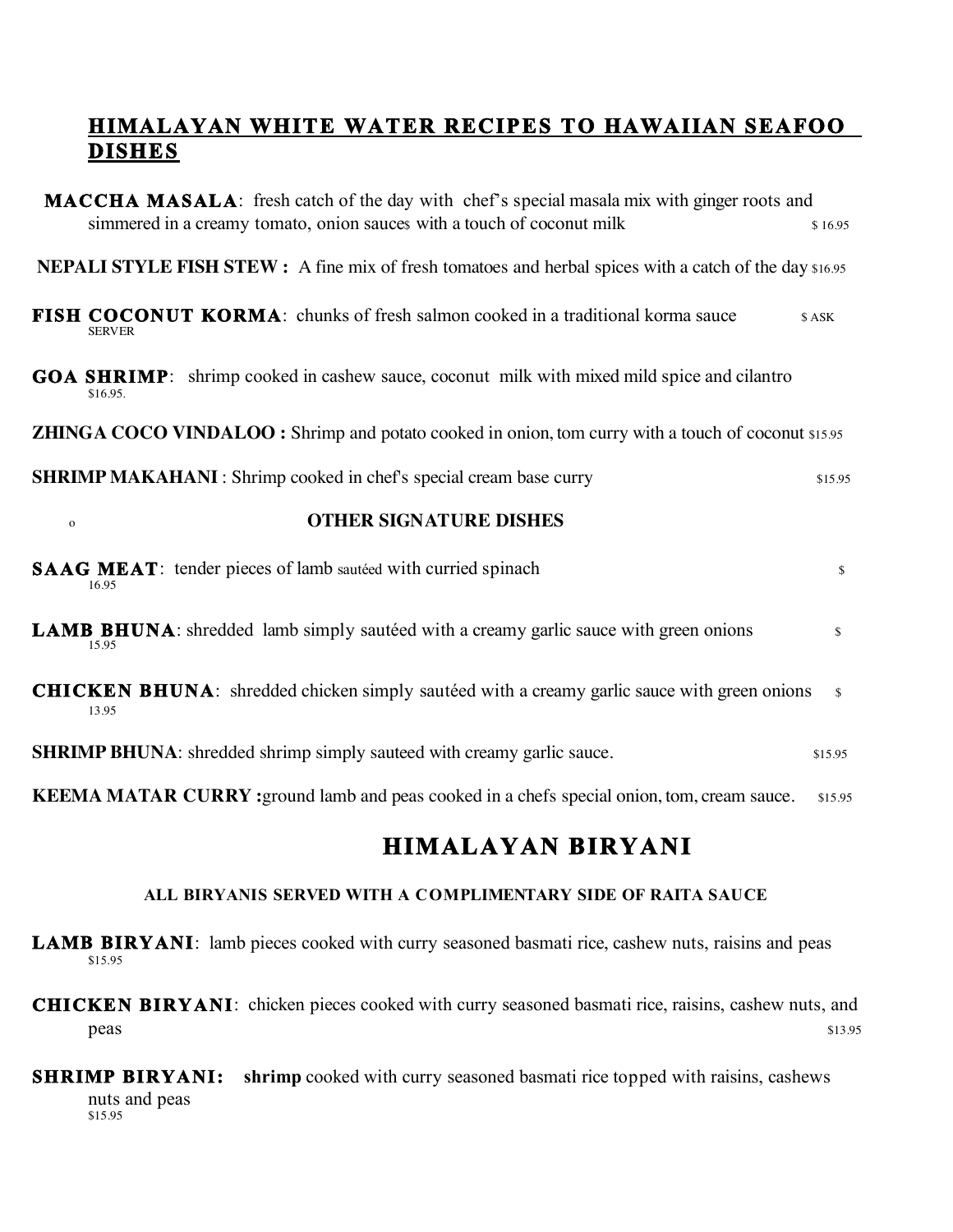**NAVRATNA BIRYANI**: vegetarian curry seasoned basmati rice topped with fresh mixed vegetables,

cashews nuts and peas \$13.95

**NEPALI STYLE MIXED BIRYANI:** seasoned basmati rice cooked with a delicious blend of shrimp, lamb, chicken and vegetables \$15.95

### **SIDE ORDER**

Raita: yogurt sauce with shredded cucumbers, carrots and tomato with mild spices \$3.50

**Tomato Nepali Chutney: tomato grilled in tandoor then ground with chef's special spice \$ 2.50**

# **MANGO CHATNEY:** \$3.95

**YELLOW DAL :** lental cooked in mild ginger, garlic and tomatoes \$5.95

**MIXED PICKLE \$ 4 .5 0** 

## **DESSERT**

**RASMALAI :** homemade cottage milk balls served with milky syrup \$6.95

**MANGO KULFI**: Himalayan style flavored ice cream.

**RICE PUDDING**: basmati rice cooked in thickened milk with nuts, raisins and a hint of cardamom<sub>\$6.95</sub>

**GULAB JAMUN:**milk powder and flour mixed in a ball shape, deep fried and dipped in sugar syrup\$5.95

# **DRINKS**

**MANGO LASSI:** Himalayan style smoothie drink prepared from yogurt and mango

**ROSE LASSI:** Himalayan style smoothie drink prepared from yogurt and rose water. \$3.95